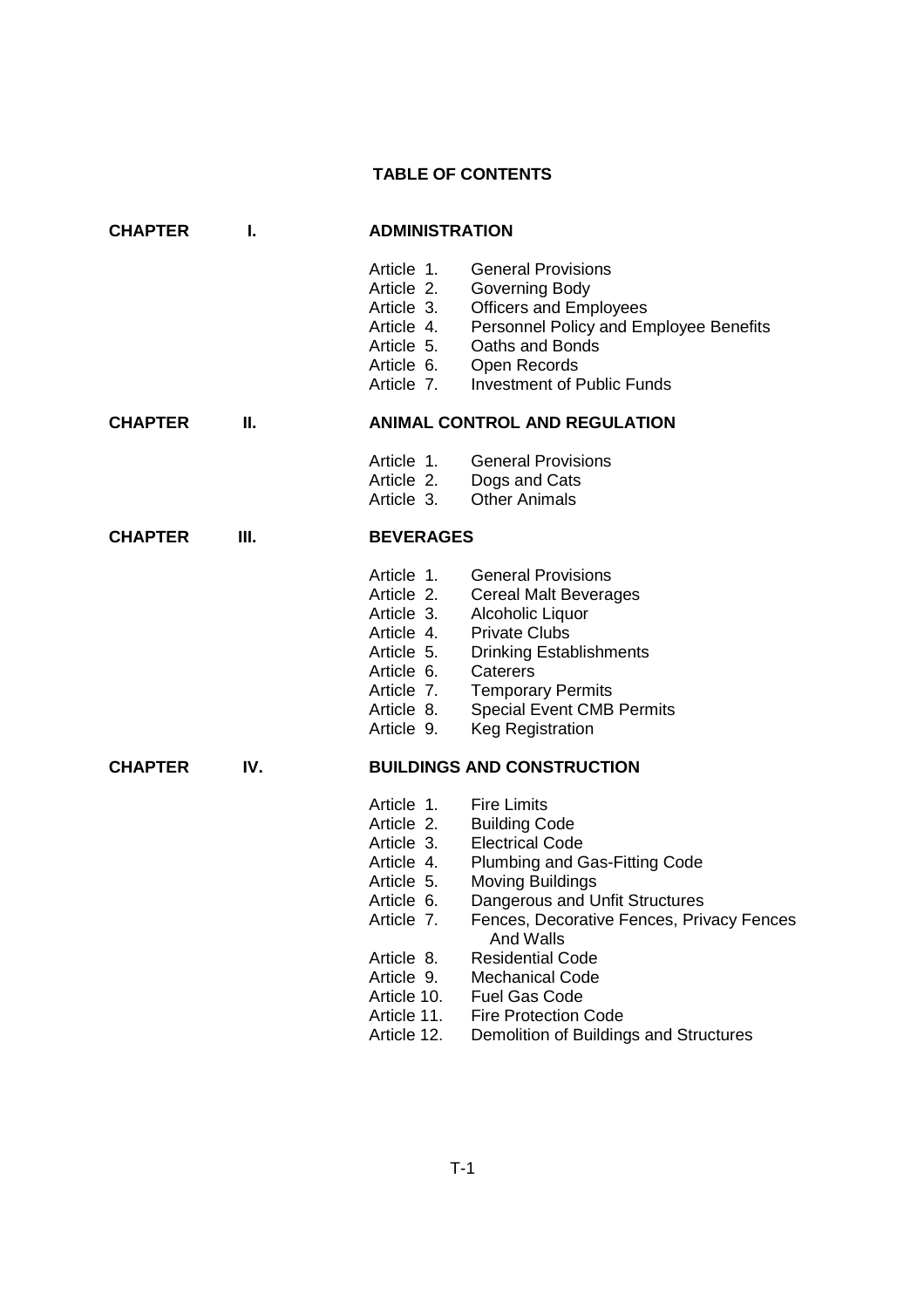| <b>CHAPTER</b> | ۷.        | <b>BUSINESS REGULATIONS</b> |                                                                             |  |  |
|----------------|-----------|-----------------------------|-----------------------------------------------------------------------------|--|--|
|                |           | Article 1.<br>Article 2.    | <b>General Regulations and Licenses</b><br>Solicitors, Canvassers, Peddlers |  |  |
|                |           | Article 3.                  | <b>Mechanical Devices</b>                                                   |  |  |
|                |           | Article 4.                  | Taxicabs                                                                    |  |  |
|                |           | Article 5.                  | Massage Establishments, Bath Houses, and<br><b>Body Painting Studios</b>    |  |  |
|                |           | Article 6.                  | <b>Tattoo Regulations</b>                                                   |  |  |
|                |           | Article 7.                  | <b>Mobile Home Parks</b>                                                    |  |  |
|                |           | Article 8.                  | <b>Mobile Homes</b>                                                         |  |  |
|                |           | Article 9.                  | <b>Trailer or Tourist Camps</b>                                             |  |  |
|                |           | Article 10.                 | <b>Rental Housing</b>                                                       |  |  |
|                |           | Article 11.                 | Vehicle Sales and Lots                                                      |  |  |
|                |           | Article 12.                 | <b>Regulation of Adult Businesses</b>                                       |  |  |
| <b>CHAPTER</b> | VI.       |                             | <b>ELECTIONS</b>                                                            |  |  |
|                |           | Article 1.                  | <b>City Elections</b>                                                       |  |  |
| <b>CHAPTER</b> | VII.      | <b>FIRE</b>                 |                                                                             |  |  |
|                |           |                             | Article 1. Fire Department                                                  |  |  |
|                |           | Article 2.                  | <b>Fire Prevention</b>                                                      |  |  |
|                |           | Article 3.                  | Fireworks                                                                   |  |  |
| <b>CHAPTER</b> | VIII.     |                             | <b>HEALTH AND WELFARE</b>                                                   |  |  |
|                |           | Article 1.                  | <b>Board of Health</b>                                                      |  |  |
|                |           | Article 2.                  | <b>Health Nuisances</b>                                                     |  |  |
|                |           | Article 2A.                 | <b>Environmental Code</b>                                                   |  |  |
|                |           | Article 3.<br>Article 4.    | Junked Motor Vehicles on Private Property<br>Weeds                          |  |  |
|                |           | Article 5.                  | Minimum Housing Code                                                        |  |  |
|                |           | Article 6.                  | <b>Rodent Control</b>                                                       |  |  |
|                |           | Article 7.                  | <b>Insurance Proceeds Fund</b>                                              |  |  |
| <b>CHAPTER</b> | IX.       |                             | <b>MUNICIPAL COURT</b>                                                      |  |  |
|                |           | Article 1.                  | <b>General Provisions</b>                                                   |  |  |
| <b>CHAPTER</b> | <b>X.</b> | <b>POLICE</b>               |                                                                             |  |  |
|                |           |                             | Article 1. Police Department                                                |  |  |
| <b>CHAPTER</b> | XI.       |                             | <b>PUBLIC OFFENSES</b>                                                      |  |  |
|                |           | Article 1.                  | Uniform Public Offense Code                                                 |  |  |